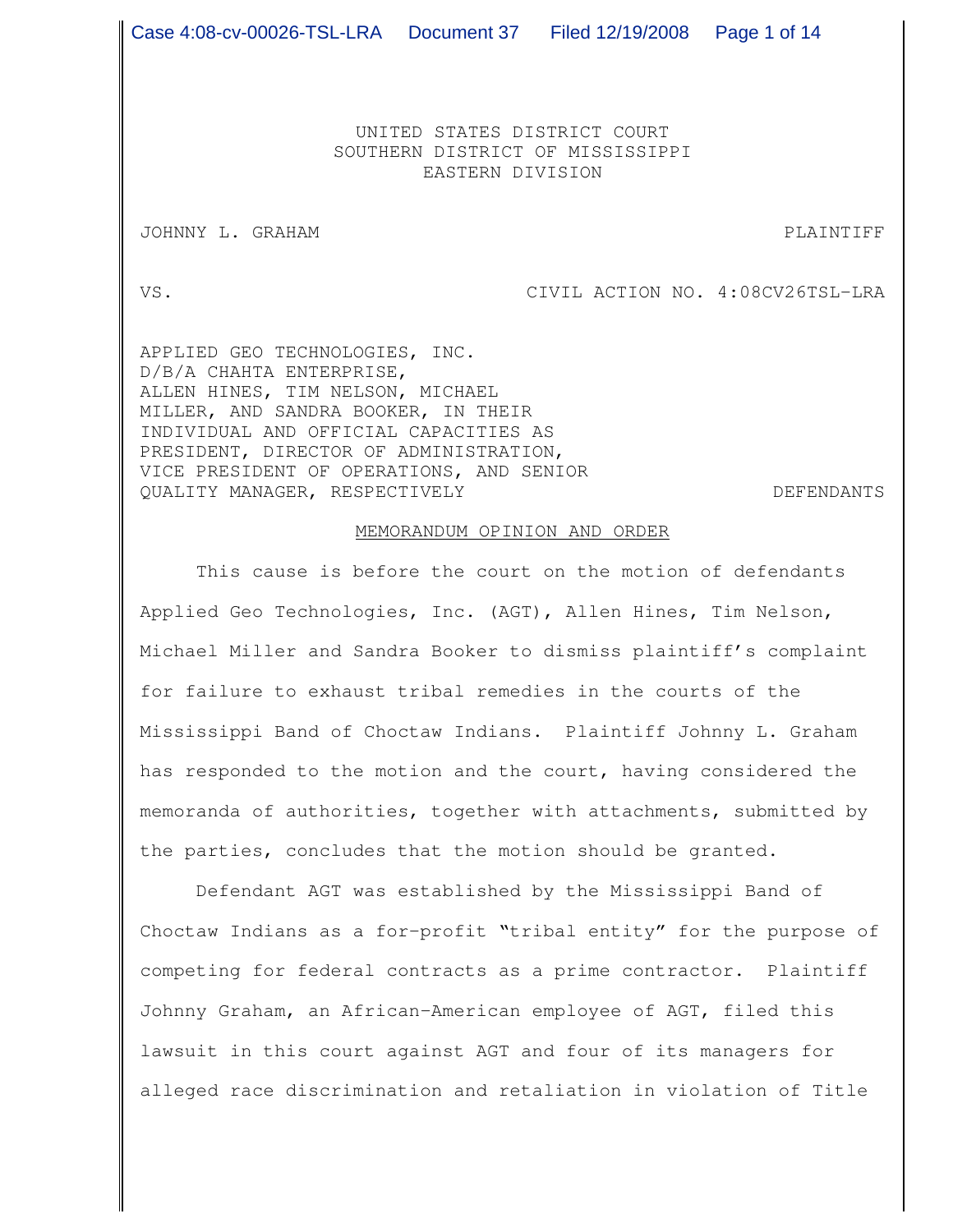VII, 42 U.S.C. § 2000e <u>et seq.</u>, and 42 U.S.C. § 1981.<sup>1</sup> Defendants have moved to dismiss or stay plaintiff's suit based on the tribal exhaustion doctrine.

In National Farmers Union Insurance Cos. v. Crow Tribe of Indians, 471 U.S. 845, 105 S. Ct. 2447, 85 L. Ed. 2d 818 (1985), the case in which the Supreme Court established the tribal exhaustion doctrine, the Court held that the extent of tribal sovereignty is a matter of federal law for the purposes of 28 U.S.C. § 1331 and therefore, federal courts have subject matter jurisdiction under § 1331 to determine whether a tribal court has exceeded its lawful jurisdiction. But the Court also held that as a matter of comity, before a party may challenge the tribal court's jurisdiction in federal court, he must first exhaust his remedies in the tribal court. Id. at 855-57, 105 S. Ct. at 2453-54. The Court explained its reasoning and the policy considerations supporting its decision as follows:

[T]he existence and extent of a tribal court's jurisdiction will require a careful examination of tribal sovereignty, the extent to which that sovereignty has been altered, divested, or diminished, as well as a detailed study of relevant statutes, Executive Branch

Plaintiff alleges that he became employed by AGT in 1995, and in 2005 became its Quality Manager; that in September 2007, AGT hired a less qualified Caucasian female from outside the company as its Senior Quality Manager without giving him notice of the position or the opportunity to apply; that after he notified AGT of its discrimination and filed an EEOC charge complaining of discrimination, he suffered countless retaliatory adverse personnel actions.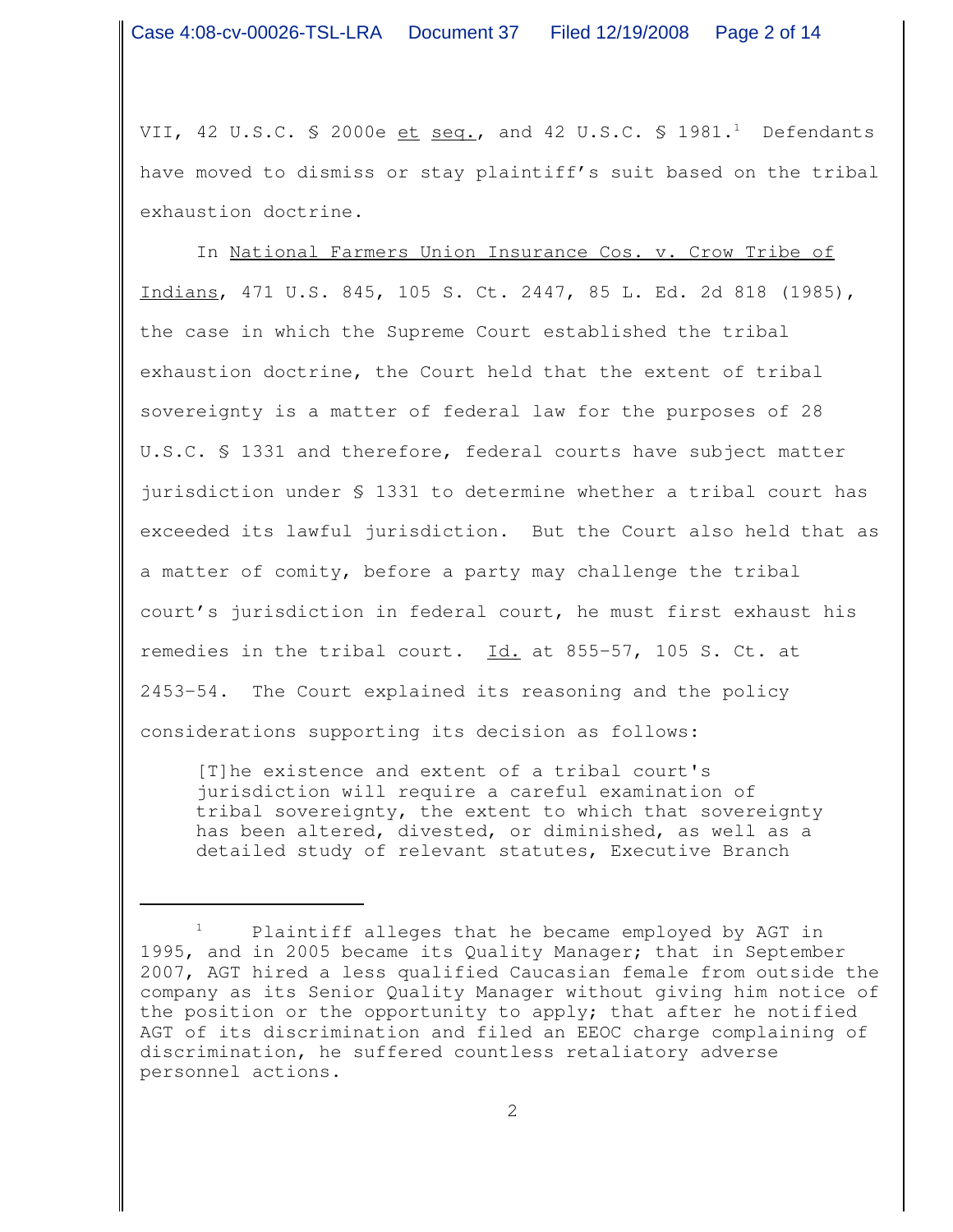policy as embodied in treaties and elsewhere, and administrative or judicial decisions.

We believe that examination should be conducted in the first instance in the Tribal Court itself. Our cases have often recognized that Congress is committed to a policy of supporting tribal self-government and self-determination. That policy favors a rule that will provide the forum whose jurisdiction is being challenged the first opportunity to evaluate the factual and legal bases for the challenge. Moreover the orderly administration of justice in the federal court will be served by allowing a full record to be developed in the Tribal Court before either the merits or any question concerning appropriate relief is addressed. The risks of ... [a] "procedural nightmare" ... will be minimized if the federal court stays its hand until after the Tribal Court has had a full opportunity to determine its own jurisdiction and to rectify any errors it may have made.

Id. at 856-57, 105 S. Ct. at 2454.

The Supreme Court reaffirmed the tribal exhaustion doctrine in Iowa Mutual Insurance Co. v. LaPlante, 480 U.S. 9, 107 S. Ct. 971, 94 L. Ed. 2d 10 (1987). There, the Court extended the doctrine to diversity cases, and in doing so, reiterated the bases for the doctrine, observing that "Indian tribes retain 'attributes of sovereignty over both their members and their territory' to the extent that sovereignty has not been withdrawn by federal statute or treaty," id., at 14, 107 S. Ct. at 975 (quoting United States v. Mazurie, 419 U.S. 544, 557, 95 S. Ct. 710, 42 L. Ed. 2d 706 (1975)), that "[t]ribal courts play a vital role in tribal self-government, and the Federal Government has consistently encouraged their development," id. at 14, 107 S. Ct. at 975, and that "unconditional access to the federal forum would place it in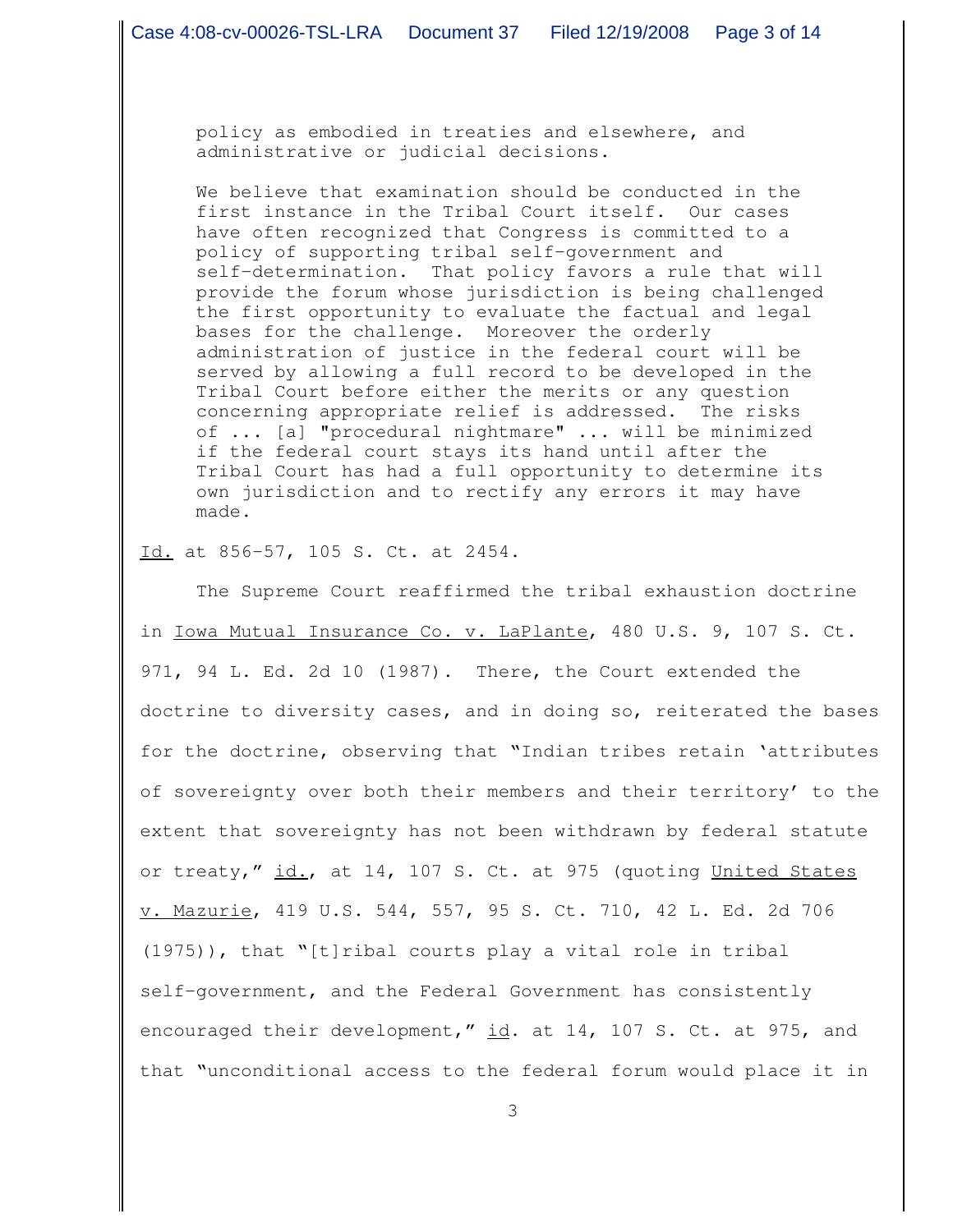direct competition with the tribal courts, thereby impairing the latter's authority over reservation affairs." Id. at 15, 107 S. Ct. at 976. Thus, the Court held, "the federal policy supporting tribal self-government directs a federal court to stay its hand in order to give the Tribal Court a 'full opportunity to determine its own jurisdiction.'" Id. at 16, 107 S. Ct. at 976 (quoting National Farmers at 857, 105 S. Ct. at 2454).

In sum, "while the federal courts ultimately have jurisdiction to determine the limits of a tribal court's jurisdiction, the tribal exhaustion rule holds that tribal courts, which 'play a vital role in tribal self-government,' must be permitted the first opportunity to resolve challenges to their jurisdiction without federal court interference." Williams-Willis v. Carmel Financial Corp., 139 F. Supp. 2d 773, 777 (S.D. Miss. 2001) (citing Iowa Mutual, 480 U.S. at 14, 107 S. Ct. at 976, and Strate v. A-1 Contractors, 520 U.S. 438, 451, 117 S. Ct. 1404, 1411, 137 L. Ed. 2d 661 (1997)). See also Basil Cook Enters., Inc. v. St. Regis Mohawk Tribe, 117 F.3d 61, 65 (2d Cir. 1997) (under doctrine of exhaustion of tribal remedies, "parties who challenge, under federal law, the jurisdiction of a tribal court to entertain a cause of action must first present their claim to the tribal court before seeking to defeat tribal jurisdiction in any collateral or parallel federal court proceeding"). Moreover, while the tribal exhaustion rule is "prudential rather than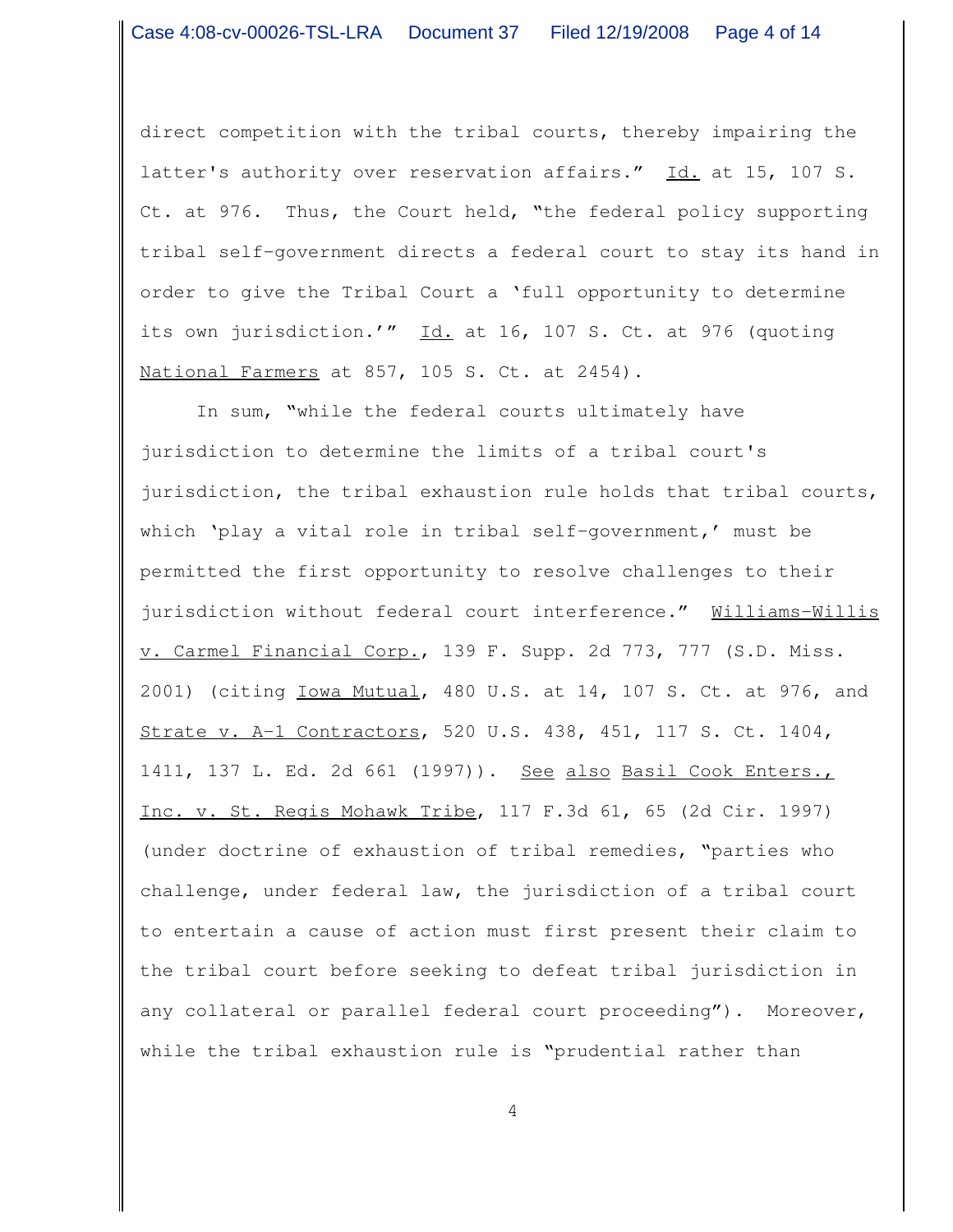jurisdictional, '[e]xhaustion is mandatory ... when a case fits within the policy.'" Malaterre v. Amerind Risk Mgmt., 373 F. Supp. 2d 980, 983 (D.N.D. 2005) (citing Gaming World Int'l, Ltd. v. White Earth Band of Chippewa, 317 F.3d 840, 849 (8th Cir. 2003)). 2

"[W]hen a colorable claim of tribal court jurisdiction has been asserted, a federal court may (and ordinarily should) give the tribal court precedence and afford it a full and fair opportunity to determine the extent of its own jurisdiction over a particular claim or set of claims." Ninigret Dev. Corp. v. Narragansett Indian Wetuomuck Housing Auth., 207 F.3d 21, 31 (1st Cir. 2000). The issue here, then, is whether a colorable claim of tribal court jurisdiction has been asserted.

"The tribal exhaustion doctrine is not ... applicable to every case to which a tribe or a tribe member is a party." Bank One, N.A. v. Lewis, 144 F. Supp. 2d 640, 643-644 (S.D. Miss. 2001), aff'd sub nom., Bank One v. Shumake, 281 F.3d 507 (5th Cir. 2002); see also Ninigret Dev. Corp. v. Narragansett Indian

<sup>&</sup>lt;sup>2</sup> In <u>National Farmers</u>, the Supreme Court identified three situations in which the tribal exhaustion rule would not require litigants to first present their jurisdictional arguments in tribal court: "[1] where an assertion of tribal jurisdiction is motivated by a desire to harass or is conducted in bad faith, or [2] where the action is patently violative of express jurisdictional prohibitions, or [3] where exhaustion would be futile because of the lack of an adequate opportunity to challenge the court's jurisdiction." National Farmers, 471 U.S. at 856 n.21, 105 S. Ct. at 2454 n.21 (citation and internal quotations omitted). None of those circumstances is present in this case.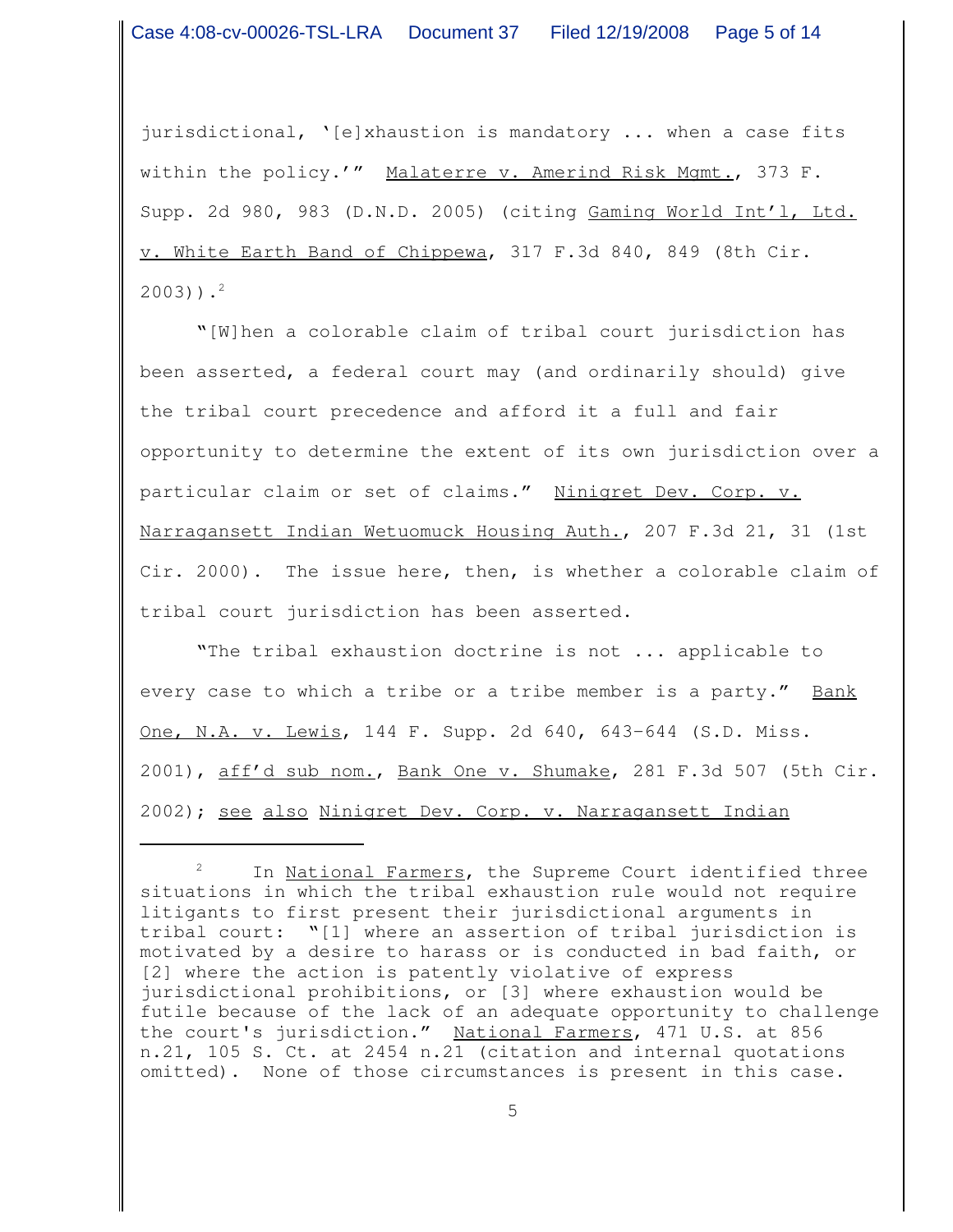Metuomuck Housing Auth., 207 F.3d 21, 31 (1<sup>st</sup> Cir. 2000) ("[T]he tribal exhaustion doctrine does not apply mechanistically to every claim brought by or against an Indian tribe."). In Montana v. United States, 450 U.S. 544, 101 S. Ct. 1245, 67 L. Ed. 2d 493 (1981), the Supreme Court set forth the "general proposition" that "the inherent sovereign powers of an Indian tribe do not extend to the activities of nonmembers of the tribe." 450 U.S. at 565, 101 S. Ct. 1245 (emphasis added). The Court recognized two exceptions to this "main rule," as follows: Tribes may exercise civil jurisdiction over nonmembers when (1) nonmembers "enter consensual relationships with the tribe or its members, through commercial dealing, contracts, leases, or other arrangements"; or (2) nonmembers engage in conduct on fee lands within a tribal reservation that "threatens or has some direct effect on the political integrity, the economic security, or the health or welfare of the tribe."  $\underline{Id.}$  at 565-66, 101 S. Ct. 1245. Thus, while a tribal court generally does not have jurisdiction over nonmember parties, there is an exception in that the tribe may regulate activities of nonmembers who enter consensual relationships with the tribe or its members through commercial dealing, contracts, leases, or other arrangements. TTEA v. Ysleta del Sur Pueblo, 181 F.3d 676 (5<sup>th</sup> Cir. 1999) (citing Montana).

"Civil disputes arising out of the activities of non-Indians on reservation lands almost always require exhaustion if they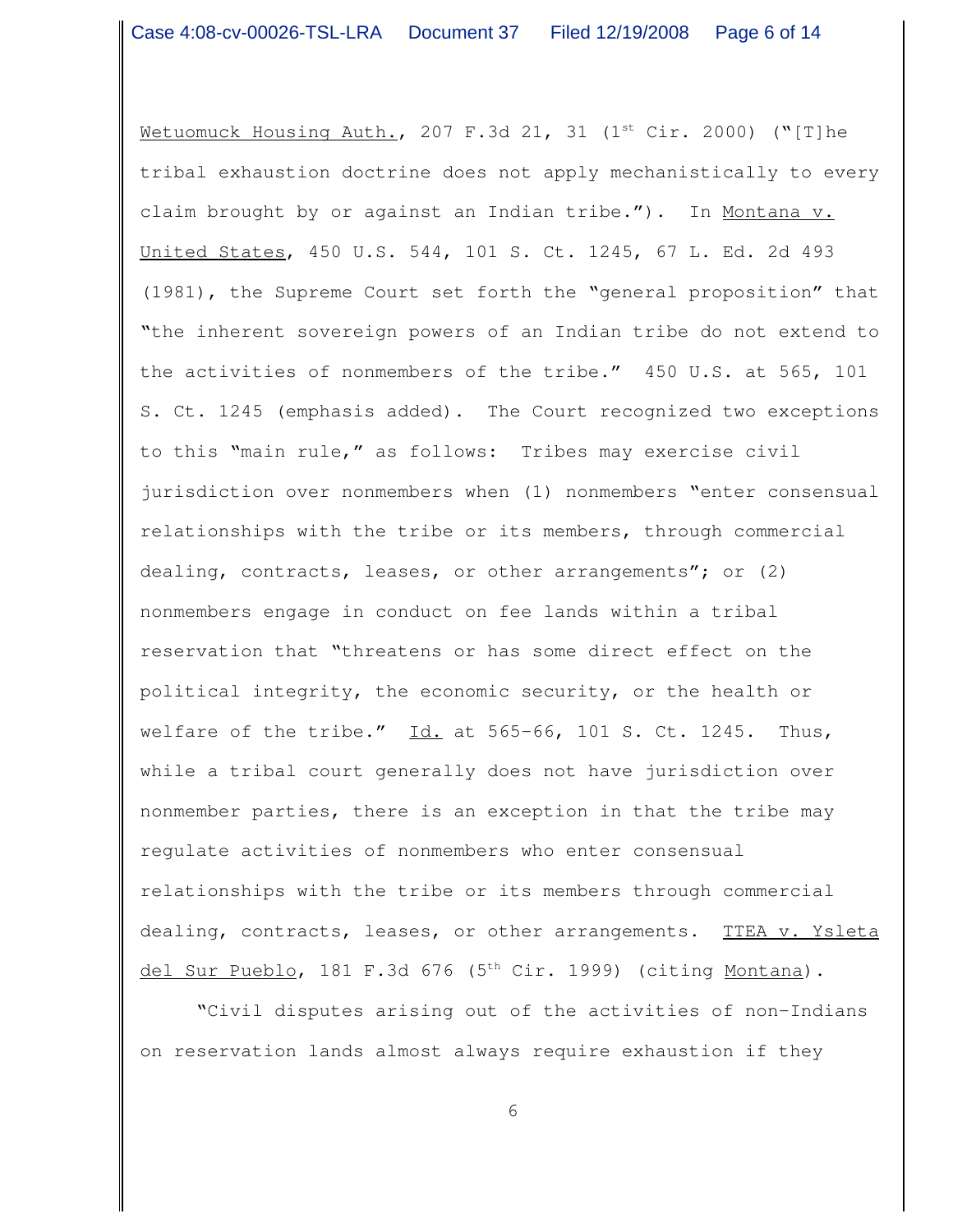involve the tribe." Ninigret Dev. Corp., 207 F.3d at 32. See Williams v. Lee, 358 U.S. 217, 79 S. Ct. 269, 3 L. Ed. 2d 251 (1959) (stating that the Court has "consistently guarded the authority of Indian governments over their reservations...."); Smith v. Salish Kootenai College, 434 F.3d 1127 (9th Cir. 2006) (en banc) (explaining that tribal courts may exercise jurisdiction where nonmembers are the plaintiffs and the claims arise out of commercial activities within the reservation); Elliott v. White Mountain Apache Tribal Court, No. CIV 05-4240-PCT-MHM, 2006 WL 3533147, 3 (D. Ariz. Dec. 6, 2006) (noting that in determining tribal jurisdiction, courts look first to the party status of the nonmember, i.e., whether the nonmember is a plaintiff or defendant in tribal court, and second, "perhaps to a lesser extent, whether the events giving rise to the cause of action occurred within the reservation).

Indeed, plaintiff does not dispute that a claim against a tribal defendant on a cause of action arising on reservation lands in connection with a consensual relationship entered with the tribe, including an employment relationship, is subject to the rule of tribal exhaustion. However, he denies that his claim falls within this category. While plaintiff acknowledges he entered into a consensual relationship with AGT, namely, a consensual employment relationship, he declares that Montana's consensual relationship exception is inapplicable because he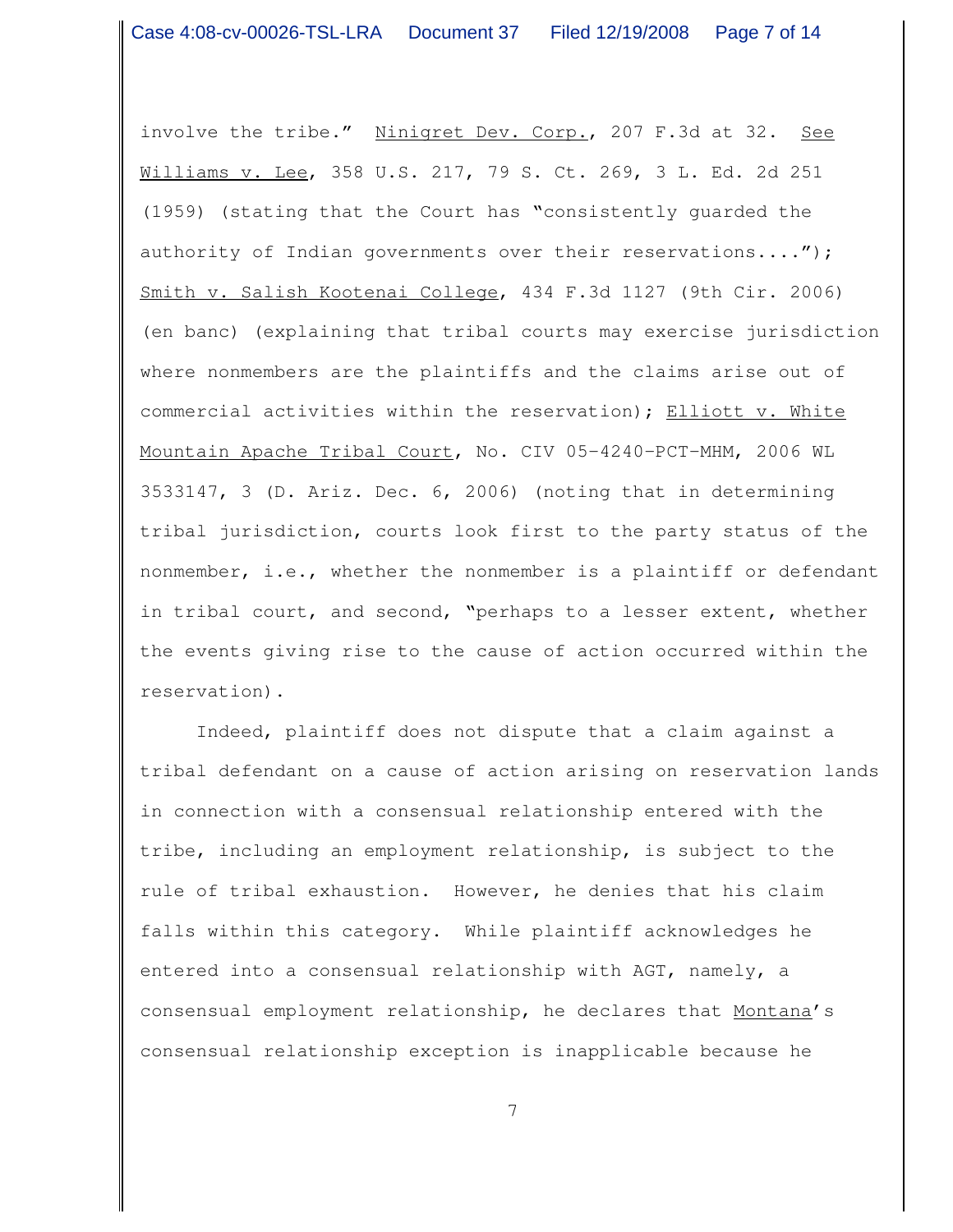entered into a consensual relationship *with AGT* and did not enter into a consensual relationship with the Tribe itself. Graham points out that he was not employed by the Mississippi Band of Choctaw Indians ("the Tribe"), but rather by AGT. And he contends that while AGT is owned by the Tribe and is located on the reservation, it is nevertheless a separate entity from the Tribe. He concludes, therefore, that the tribal exhaustion doctrine does not apply.

Plaintiff's position is grounded on his characterization of AGT as a non-Indian entity. If that were, in fact, an indisputably accurate characterization, then plaintiff would be correct in his assertion that the tribal exhaustion doctrine is inapplicable. See Tidwell v. Harrah's Kansas Casino Corp., 322 F. Supp. 2d 1200, 1206 (D. Kan. 2004) (holding that tribal exhaustion doctrine did not apply to non-Indian employee's Title VII suit against employer, non-Indian entity located on the reservation); Vance v. Boyd Miss., Inc., 923 F. Supp. 905 (S.D. Miss. 1996) (holding that tribal exhaustion doctrine did not apply in Title VII action filed by non-Indian against non-Indian employer located on the reservation). It appears to the court, however, that AGT is properly considered, at least arguably, a tribal entity, and that consequently, the case presents a colorable claim of tribal court jurisdiction so that the requirement of exhaustion applies.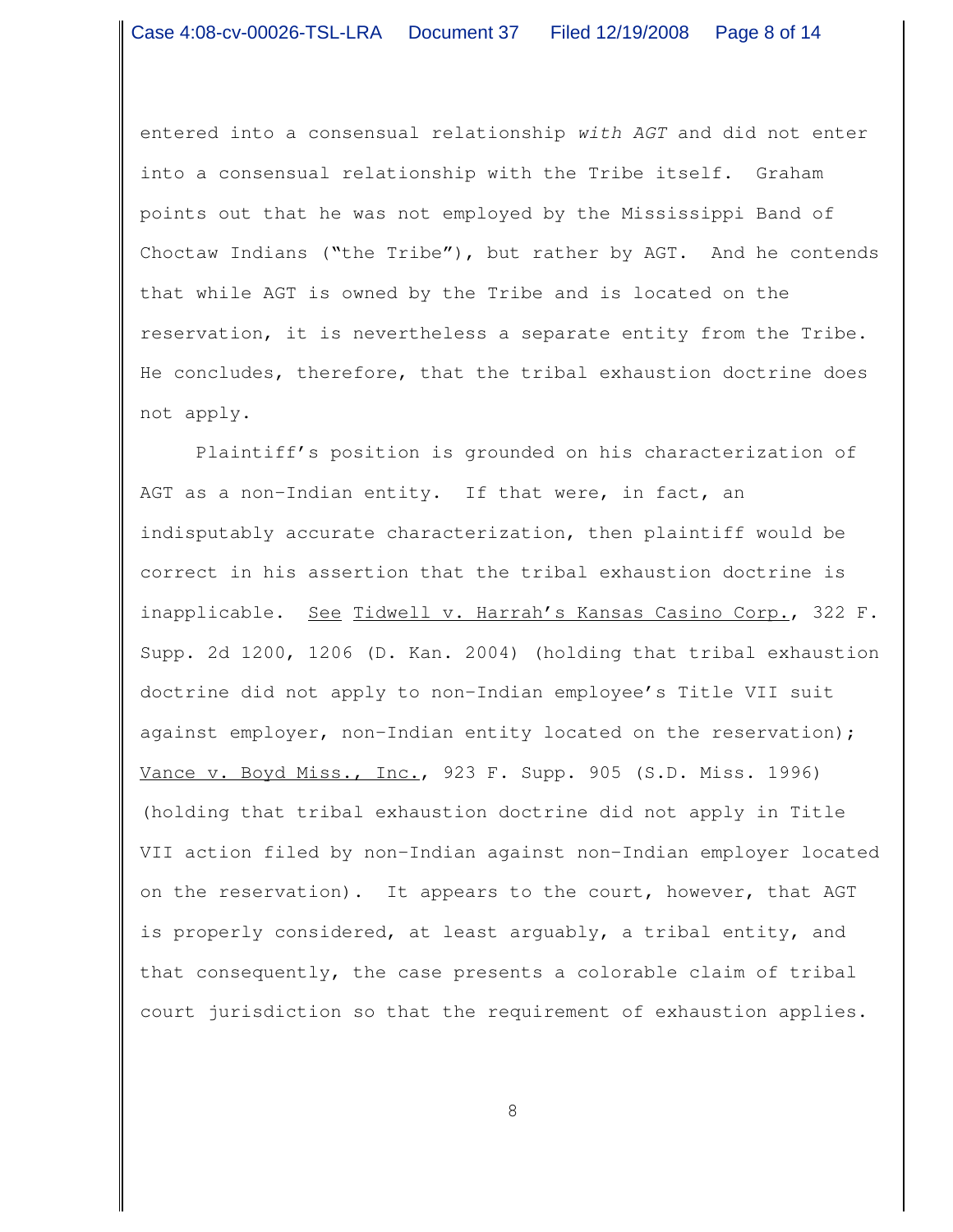It is undisputed that plaintiff was not directly employed by the Tribe, and that his employer was instead AGT. However, as recognized in a number of cases, the requirement of tribal exhaustion applies to claims against tribal entities, including tribally-chartered, wholly tribally-owned corporations, to the same extent as suits to which Indian tribes or their members are parties. In this vein, while "not every enterprise that is owned or staffed by members of a tribe may be considered a tribal entity for purposes of tribal jurisdiction, there are entities that are sufficiently identified with the tribe that they may be considered to be 'tribal.'" Smith, 434 F.3d at 1133 (holding that a wholly-owned governmental subdivision of the Tribe enjoyed the Tribe's sovereign immunity) (citations omitted). For example, "courts have extended tribal sovereign immunity to tribal agencies, tribal housing authorities, and 'subordinate economic organizations.'" Id. (citations omitted). See also Barker v. Menominee Nation Casino, 897 F. Supp. 389 (E.D. Wis. 1995) (stating that "an action against a tribal enterprise is, in essence, an action against the tribe itself," and applying tribal sovereign immunity to casino corporation whose charter was issued through tribal ordinance and pursuant to tribal constitution); Local IV-302 Int'l Midworkers Union of Am. v. Menominee Tribal Enters., 595 F. Supp. 859, 862 (E.D. Wis. 1984) (applying tribal sovereign immunity to entity created by the tribal constitution);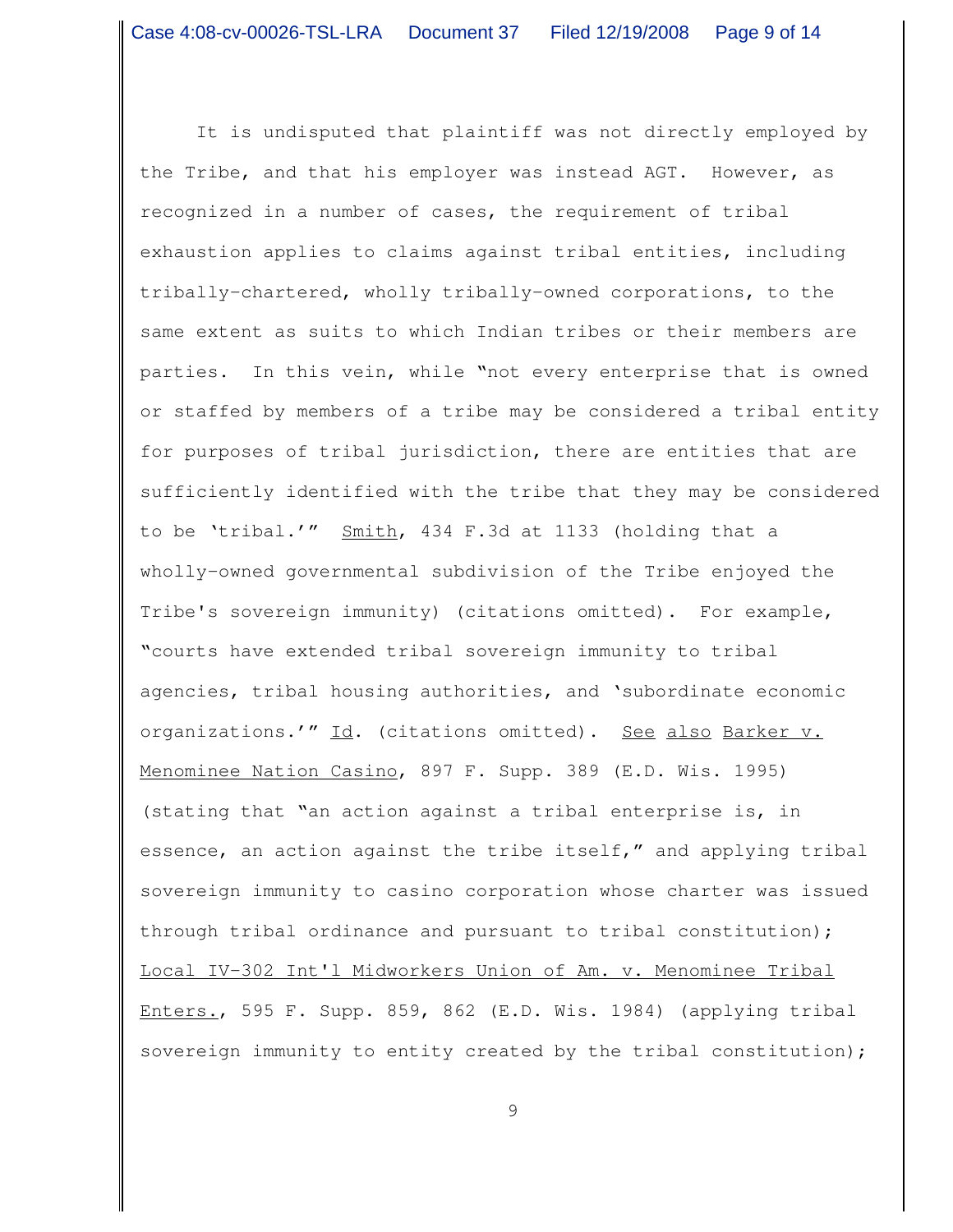See also Altheimer & Gray v. Sioux Mfg. Corp., 983 F.2d 803 (7th Cir. 1993) (recognizing unity of tribe and its wholly-owned tribal corporation that was organized by the tribe under the tribe's Law and Order Code and whose offices and facility were located inside the boundaries of the reservation on land leased from the tribe, and concluding that contract with the corporation was in effect a contract with the tribe itself); cf. Myrick v. Devils' Lake Sioux Mfg. Corp., 718 F.Supp. 753 (D.N.D. 1989) (state-chartered corporation partially owned by Indian tribe was not a tribal entity).

In the case at bar, the record evidence reflects that AGT was established by tribal charter as a for-profit "tribal entity" for the purpose of competing for federal contracts as a prime contractor. AGT is wholly owned by the Mississippi Band of Choctaw Indians and is subject to regulation by the Tribal Council. The members of AGT's board of directors are appointed by the Tribal Council and serve at the pleasure of the Council; those members may be removed by the Tribal Council without cause at any time. AGT's office is located on the reservation, on property owned by the Tribe and leased to AGT by the Tribe. It is the court's understanding that in purpose and effect, AGT is operated as a means of entering federal contracts on behalf of and for the benefit of the Tribe.

10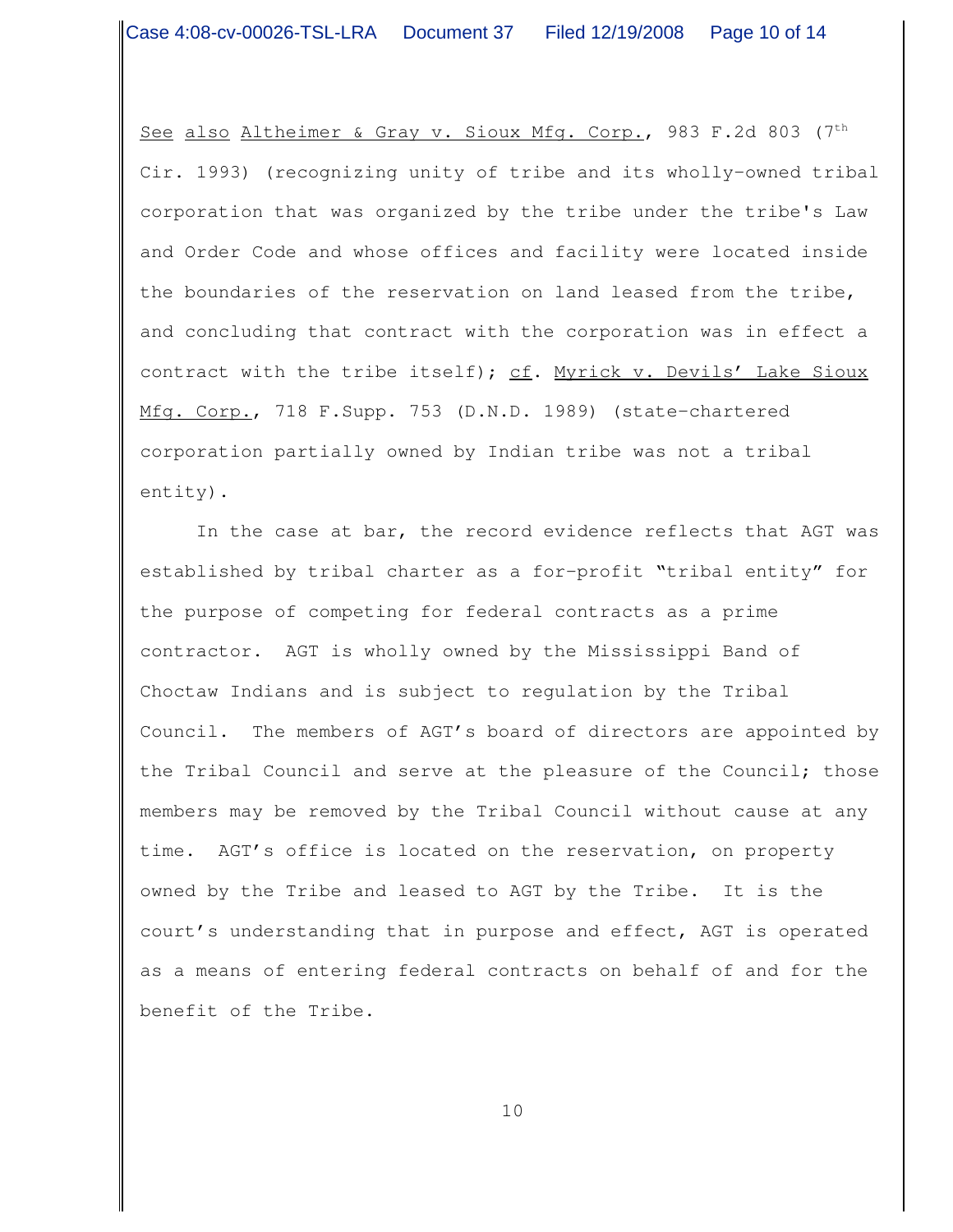In the court's opinion, defendants have clearly made a colorable showing that Graham entered a consensual relationship with the Tribe (or a tribal entity that may fairly be treated for tribal jurisdiction purposes as the Tribe), and the activities on which plaintiff's complaint is based occurred on the reservation and arose out of that consensual relationship. Under the circumstances, the court concludes that exhaustion of tribal remedies is required.

In so concluding, the court acknowledges plaintiff's argument that the tribal exhaustion rule does not apply in this case because the Choctaw Tribal Council has waived AGT's sovereign immunity as to the Title VII and 42 U.S.C. § 1981 claims pled in this action. In this regard, plaintiff points out that Ordinance 59-A, pursuant to which AGT was established, provides:

Applied Geo Technologies, Inc., as a corporate entity, can sue and be sued in its corporate name in courts of competent jurisdiction *for all matters relating to Small Business Administration Programs engaged in by the Corporation*, including but not limited to the U.S. District Courts, Southern District of Mississippi. (emphasis added).

According to plaintiff, this waiver of tribal immunity that AGT might otherwise have had so that the Tribe might preserve its own immunity effectively separates AGT from the Tribe. "[T]he authorities are in some disarray" over the question "whether the federal court or the tribal court should pass upon [a] sovereign immunity defense, at least initially." Ninigret, 207 F.3d at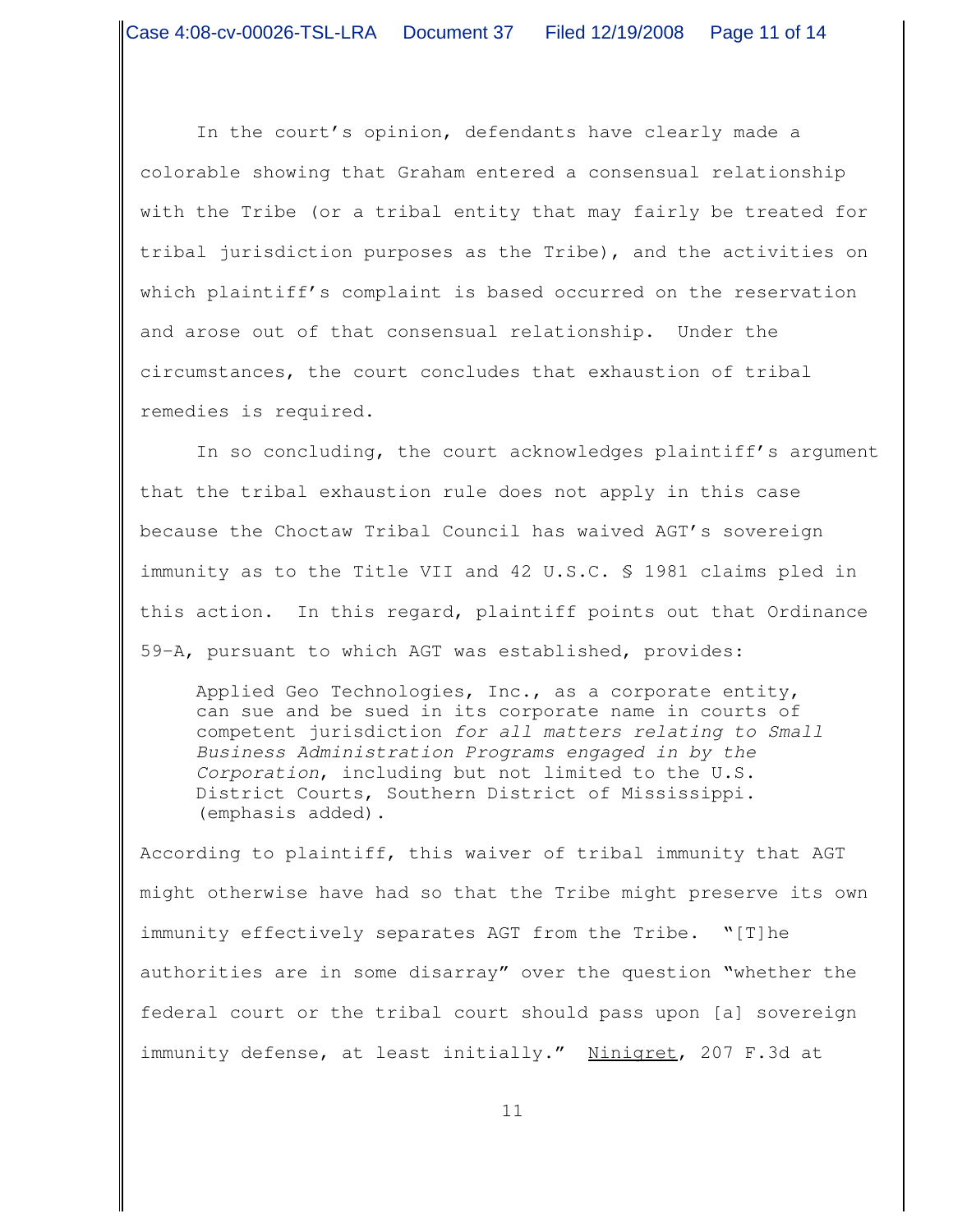28-29. Compare, e.g., McArthur v. San Juan County, 309 F.3d 1216, 1227 (10<sup>th</sup> Cir. 2002) (reversing district court's dismissal of claims arising within Indian Reservation boundaries on jurisdictional (sovereign immunity) grounds because district court should first have required exhaustion of tribal remedies to give tribal court first chance to rule on sovereign immunity defense), and Davis v. Mille Lacs Band of Chippewa Indians, 193 F.3d 990, 992 (8th Cir. 1999) (same), with Ninigret, 309 F.3d at 1227 (holding that "as long as federal subject-matter jurisdiction exists, a defense predicated on tribal sovereign immunity is susceptible to direct adjudication in the federal courts, without reference to the tribal exhaustion doctrine"), and  $\Delta$ ltheimer  $\&$ Gray, 983 F.2d at 812-15 (same). However, the court here may assume for the sake of argument that it could properly pass on the issue of sovereign immunity first without violating the tribal exhaustion rule, because it is clear to this court that the waiver of immunity in AGT's Amended Charter does not apply to the claims herein. The waiver created by the charter is expressly limited to claims "relating to Small Business Administration programs" engaged in by AGT. Plaintiff's claims in this case do not relate to AGT's SBA programs within the meaning of the waiver.

Plaintiff also opposes application of the tribal exhaustion doctrine on the basis that "there is no pending tribal litigation and tribal jurisdiction has not been challenged." The court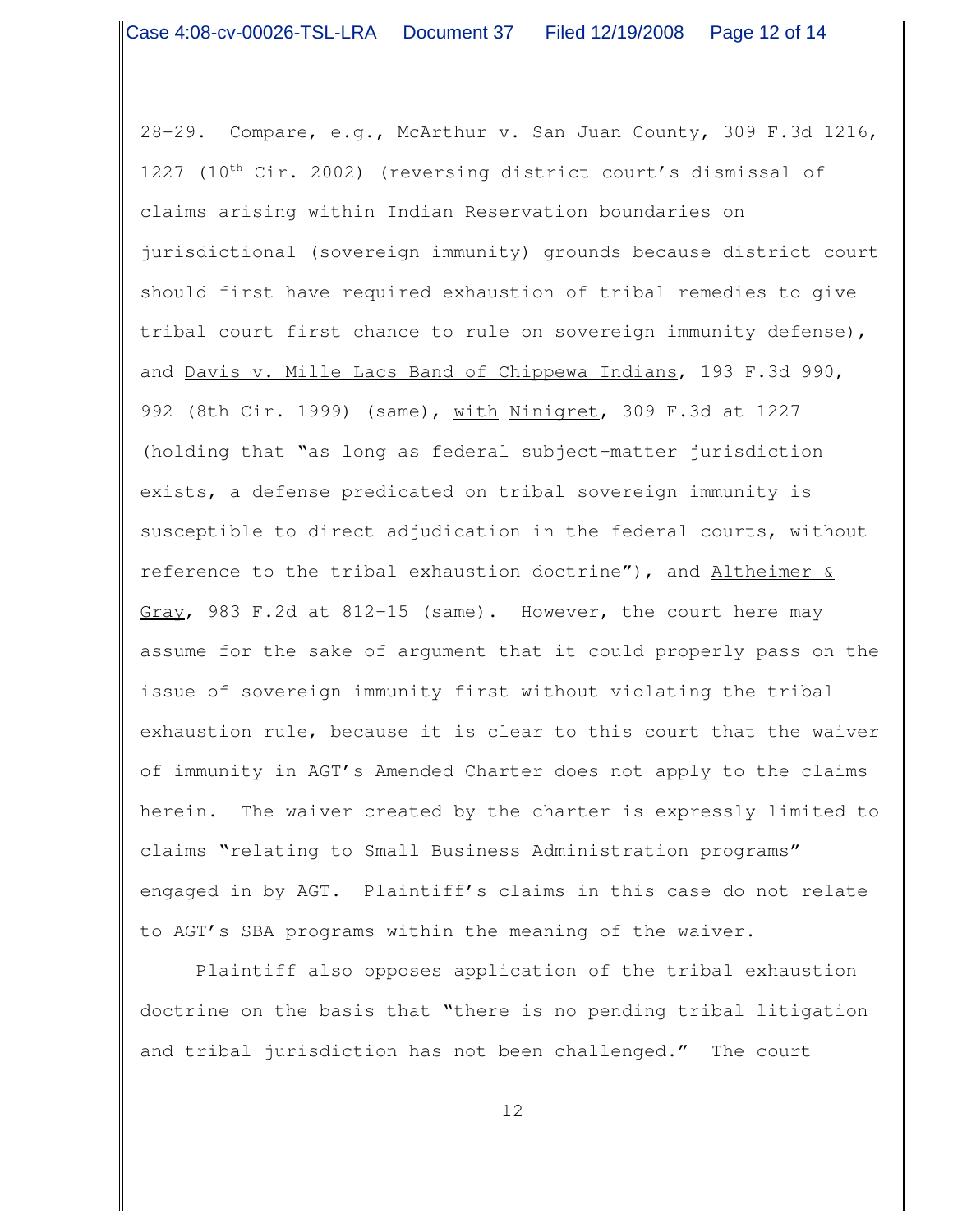rejects his position. By far, the majority of courts considering the issue have held that the necessity of tribal exhaustion does not turn on whether a case is pending in Tribal Court. See, e.g., Ninigret, 207 F.3d at 31 ("Where applicable, this prudential doctrine has force whether or not an action actually is pending in a tribal court."); United States v. Tsosie, 92 F.3d 1037, 1041 (10th Cir. 1996) (same); Duncan Energy Co. v. Three Affiliated Tribes, 27 F.3d 1294, 1299-1301 (8th Cir. 1994), cert. denied, 513 U.S. 1103, 115 S. Ct. 779, 130 L. Ed. 2d 673 (1995); Burlington Northern R.R. v. Crow Tribal Council, 940 F.2d 1239, 1246 (9th Cir. 1991). These courts all hold that if a suit is arguably within the jurisdiction of the Tribal Court, it must first be filed in Tribal Court.

Plaintiff further argues that application of the Colorado River factors weighs against dismissing his claims. However, the Colorado River abstention doctrine has no applicability to the present inquiry. See Bank One, N.A. v. Lewis, 144 F. Supp. 2d 640, 649-650 (S.D. Miss. 2001) (rejecting Colorado River analysis in context of motion based on tribal exhaustion, and observing that "in contrast to Colorado River, under which abstention is the exception rather than the rule, deference to tribal courts pursuant to the tribal exhaustion doctrine is the rule rather than the exception").

Based on the foregoing, it is ordered that defendants' motion to dismiss is granted.

SO ORDERED this 19<sup>th</sup> day of December, 2008.

13